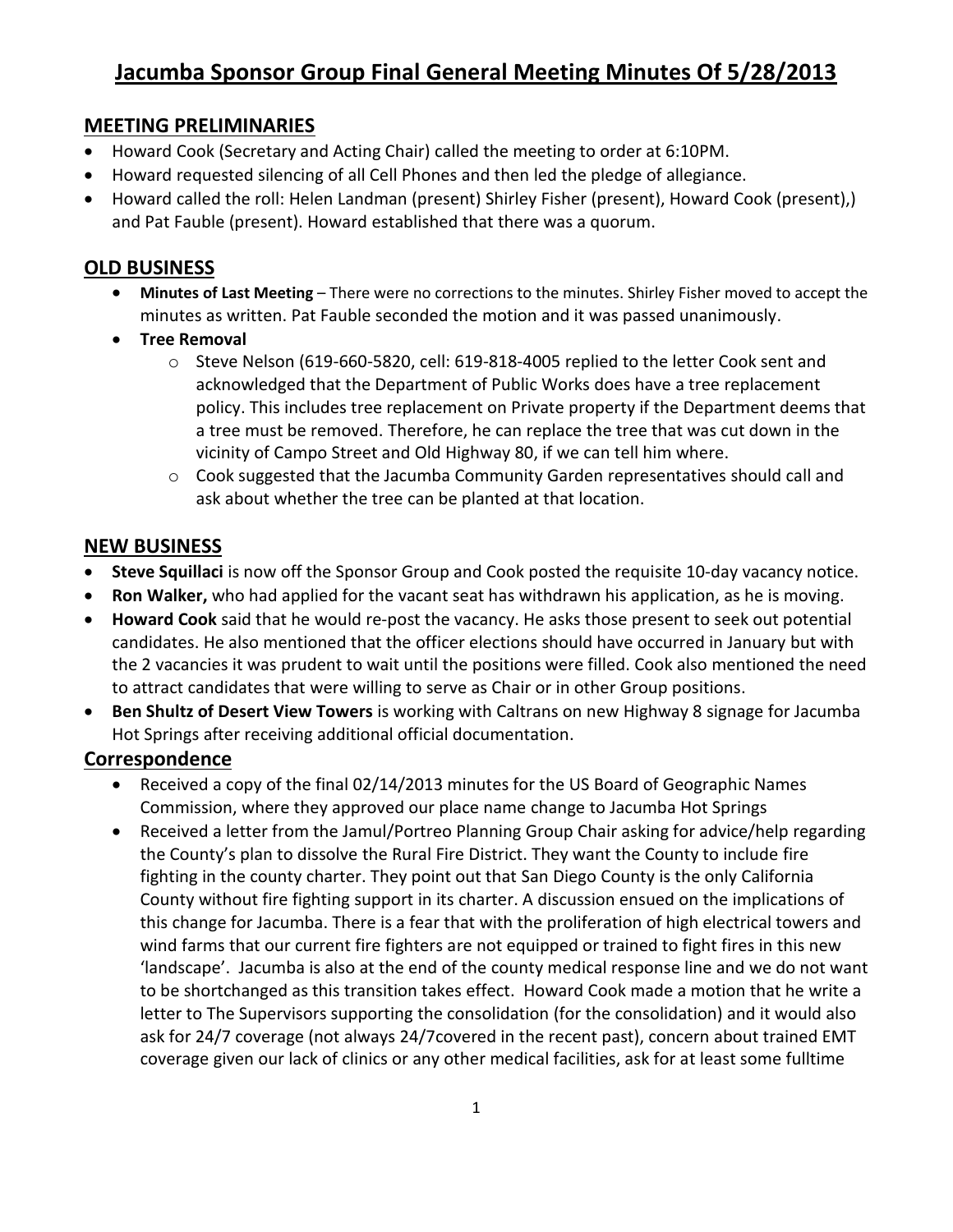# **Jacumba Sponsor Group Final General Meeting Minutes Of 5/28/2013**

professional firemen coverage given the new green energy installations and our lack of medical facilities. Shirley Fisher seconded the motion and it passed unanimously.

**Action Item:** Howard Cook to write letter to the Supervisors supporting regarding the San Diego Fire Authority/Rural Fire District consolidation and expressing other concerns covered in the motion.

## **UPDATES AND POTENTIAL ACTION ITEMS**

- **Border Patrol Update (Jason Bush)** Was contacted but didn't respond. Not present, no report. Will give them more notice next time.
- **Sheriff Update** –Not present, no report. Bill Pape stated that he is now on the Citizen Advisory Group for the Sheriff department. There will be a quarterly meeting in August. Meanwhile, Pape stated that we still should continue to invite the sheriff to our Sponsor Group meetings, as he will cover different issues. This would probably be Mike Clough out of Pine Valley
- **SDGE Update-**Not Present, no report. Danielle Cook stated that the SDG&E grant that she is working on with Science Teacher Rose Ann Morris is due May 31.

### **Revitalization Committees updates**

- o **Lake Committee –**Nothing new to report
- **Arts Council-** Saturday May 4<sup>th</sup> Blues Fest was a huge success. The Jacumba Arts Council will be able to award more scholarship money this year.
- o **Airport-** nothing new to report
- o **Murals**-Danielle Cook and Mark Ostrander will be defending their grant proposal in front of the San Diego Supervisors June  $10^{th}$  at 3PM. Anyone wishing to attend the open meeting can attend.
- o **Spa-** Still some ongoing issues around the Planning Department inspections. Seventeen people are waiting on much needed jobs. Dave Landman stated that members of the Sponsor Group and community are welcome to attend the inspection on Wednesday 29 to see first hand what the process is like.
- o **Railroad-**nothing new to discuss
- o **Community Garden** Spring clean up and planting. The Jacumba Middle School is helping. Planting will commence May  $1<sup>st</sup>$ . They still need volunteers and some way to control the squirrel and gopher populations. Next meeting is 4/11 6:30PM at Highland Center
- o **Newsletter-**Danielle Cook presented the April issue of the new newsletter that she will update monthly and circulate. This is to communicate the status of all the major revitalization projects and other important news to community members.
- o **Community Clean-up**
	- o Phase 2 (I♥ a clean Jacumba) is scheduled Jun 1st. Fliers will be hand delivered to each house
	- o EDCO is furnishing low cost dumpsters
	- o Millers Towing will provide a recycle bin
	- o Volunteers with trucks are needed to circle neighborhoods and help disabled and elderly with pick-up